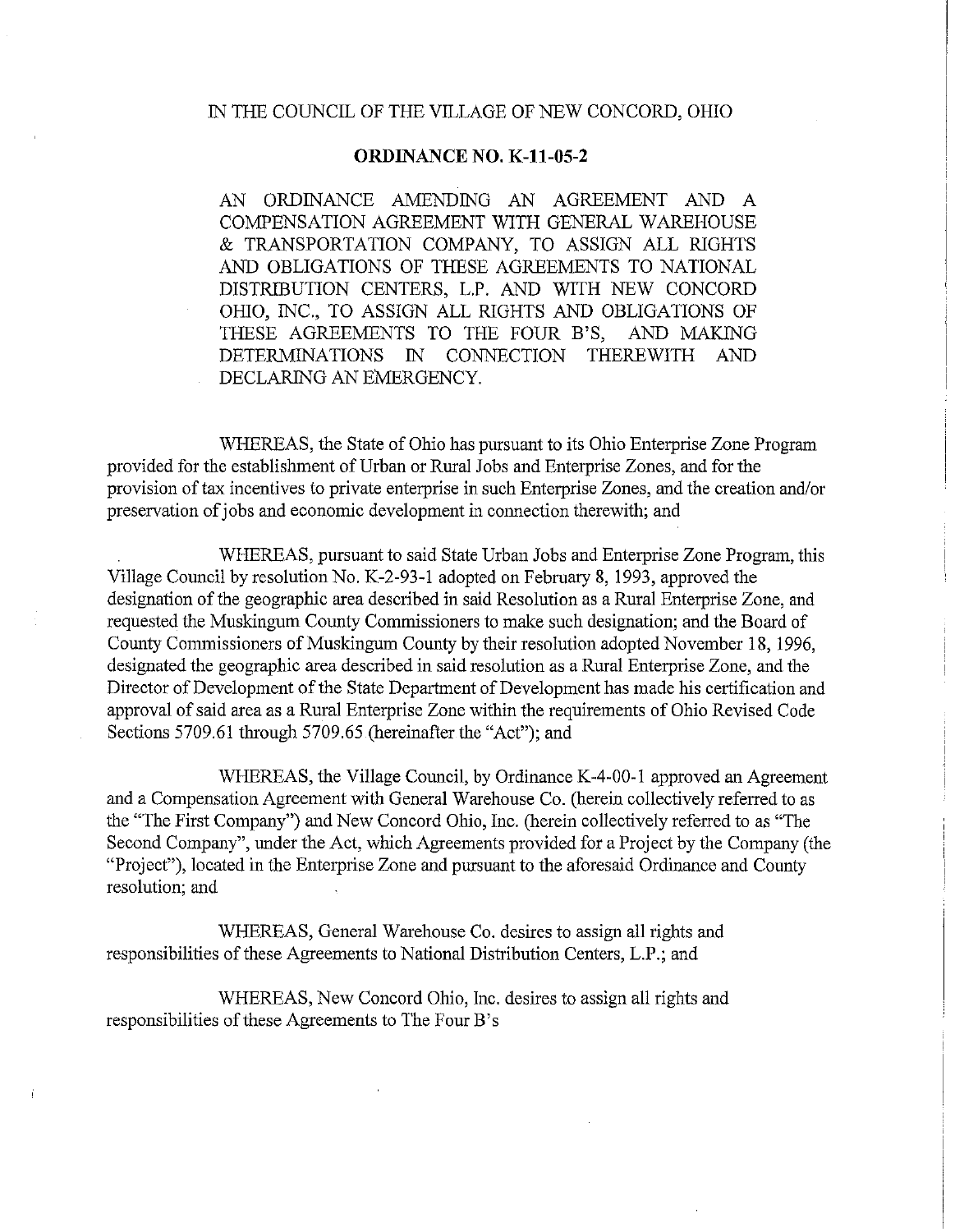## NOW, THEREFORE, BE IT ORDAINED BY THE VILLAGE COUNCIL OF THE VILLAGE OF NEW CONCORD, STATE OF OHIO:

SECTION ONE. The Village Council hereby finds and determines that the Companies are qualified by financial responsibility and business experience to create and preserve employment opportunities in the Enterprise Zone, and to improve the economic climate of the village, and hereby finds and determines that the aforesaid Proposal complies with the requirements of the act and is satisfactory to the Village, and which Proposal is hereby approved.

SECTION TWO. The Village Council hereby confirms and ratifies the Village's agreement amendment, and confirms, ratifies and approves the execution by the Mayor of an Enterprise Zone Agreement Amendment effective as of November 14, 2005, substantially in accordance with the form of the Agreement Amendment on file with the Clerk of the Village Council and marked with the same number as this Ordinance and marked as Exhibit A.

SECTION THREE. This Village Council hereby finds and determines that the Agreement Amendment requested by the Companies for said Project meet the requirements of the Act, and said Agreement Amendment shall be substantially in the form of the Agreement Amendment , attached hereto as Exhibit A, and with such revisions and additional terms and conditions as may be required and as are consistent with the requirements of the Act, and are approved by the Village Solicitor; and, this Council hereby authorizes and directs the Mayor to execute this Agreement Amendment on behalf of the Village and with the Company, and to forward said Agreement Amendment to the Muskingum County Commissioners for their approval.

SECTION FOUR. This Council hereby authorizes and directs the Mayor and Village Solicitor to take such additional steps, and provide such information and certifications, as is necessary and appropriate to carry out and implement the terms and conditions of the aforesaid Agreement Amendment, and the requirements and policies of the Act.

SECTION FIVE. This Council finds and determines that all formal actions of the Council concerning and relating to passage of this Ordinance were taken in open meetings of this Council and that all deliberations of this Council and of any of its committees that resulted in those formal actions were taken in meetings open to the public in accordance with the law.

SECTION SIX. Wherefore, this Ordinance shall be in full force and effect immediately upon its passage and approval by the Mayor.